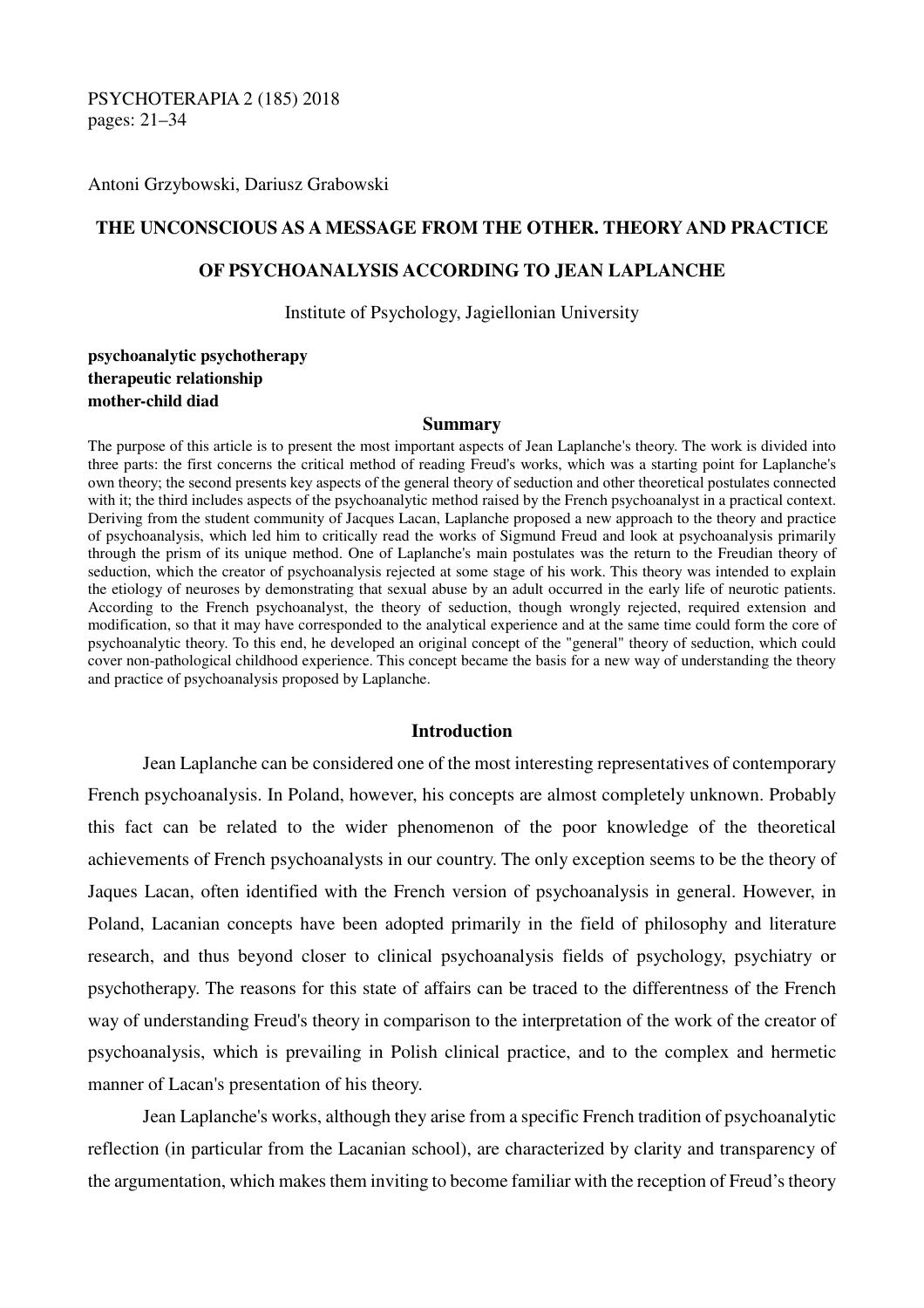in France. This is not the only reason why it is worth to read Laplanche's publications. The French psychoanalyst presents an in-depth reflection on the psychoanalytic theory, as a result of which he postulates the rehabilitation (albeit in a modified version) of the theory of seduction rejected by Freud and the recognition of it as a new foundation for the whole psychoanalytic theory [1]. This seemingly controversial proposal is connected in a coherent way with the understanding of the analytical process, in which - in Laplanche's opinion - the role of the psychoanalyst should not be to give meaning to the manifestations of a person's unconscious, but to provoke the patient to repeatedly attempt to reinterpret their experiences individually [2].

 This article discusses the relationship between the three main components of the Jean Laplanche concept. These will be: the way Freud's work is interpreted, his authoritative general theory of seduction<sup>1</sup> (théorie de la séduction généralisée) in relation to the notion of translation (traduction) and the conceptualization of the psychoanalytic process as proposed by Laplanche. Due to the fact that the thought of the French psychoanalyst is practically absent in Polish works, the proposed article aims to provide a general overview of it, not a detailed consideration in relation to other concepts that are better rooted in the Polish intellectual landscape. In other words, it is not the intention of the authors to critically analyze the solutions proposed by Laplanche or to discuss them. The sources quoted in the article relate to English-language studies or translations of original Laplanche's papers into English, which is dictated by the availability of these sources for Polish audiences.

## **Return to the sources of the psychoanalytic thought**

 Among the publications of the French psychoanalyst, the "Dictionary of Psychoanalysis" created together with Jean-Bertrand Pontali plays an extremely important role [3], which is the only work of the French analyst so far translated into Polish. This publication, being the result of eight years of work, has become one of the basic encyclopedic studies of the psychoanalytic theory [4], but its significance is not limited to a systematic interpretation of the terminology of Freud's theory and its continuators.

 The structure of the "Dictionary of psychoanalysis" allows to recognize the characteristic method of analysis of the psychoanalytic theory proposed by Laplanche, consistently used in his later publications. Descriptions of the individual terms of the dictionary exceed the scope of the encyclopedic definition, they are rather placed in a complex grid of other concepts within the dynamics of the development of the whole psychoanalytic theory with an indication of its internal difficulties and ambiguities [4]. According to Laplanche, this method is similar to the method of interpretation used in psychoanalysis. The basis is the tracking of internal connections within the patient's narration (including dreams, mistaken actions, etc.) without highlighting any of its elements.

 $\overline{a}$ 

<sup>&</sup>lt;sup>1</sup> Apart from the proposed translations of technical terms used by Laplanche, original French terms have been placed in brackets.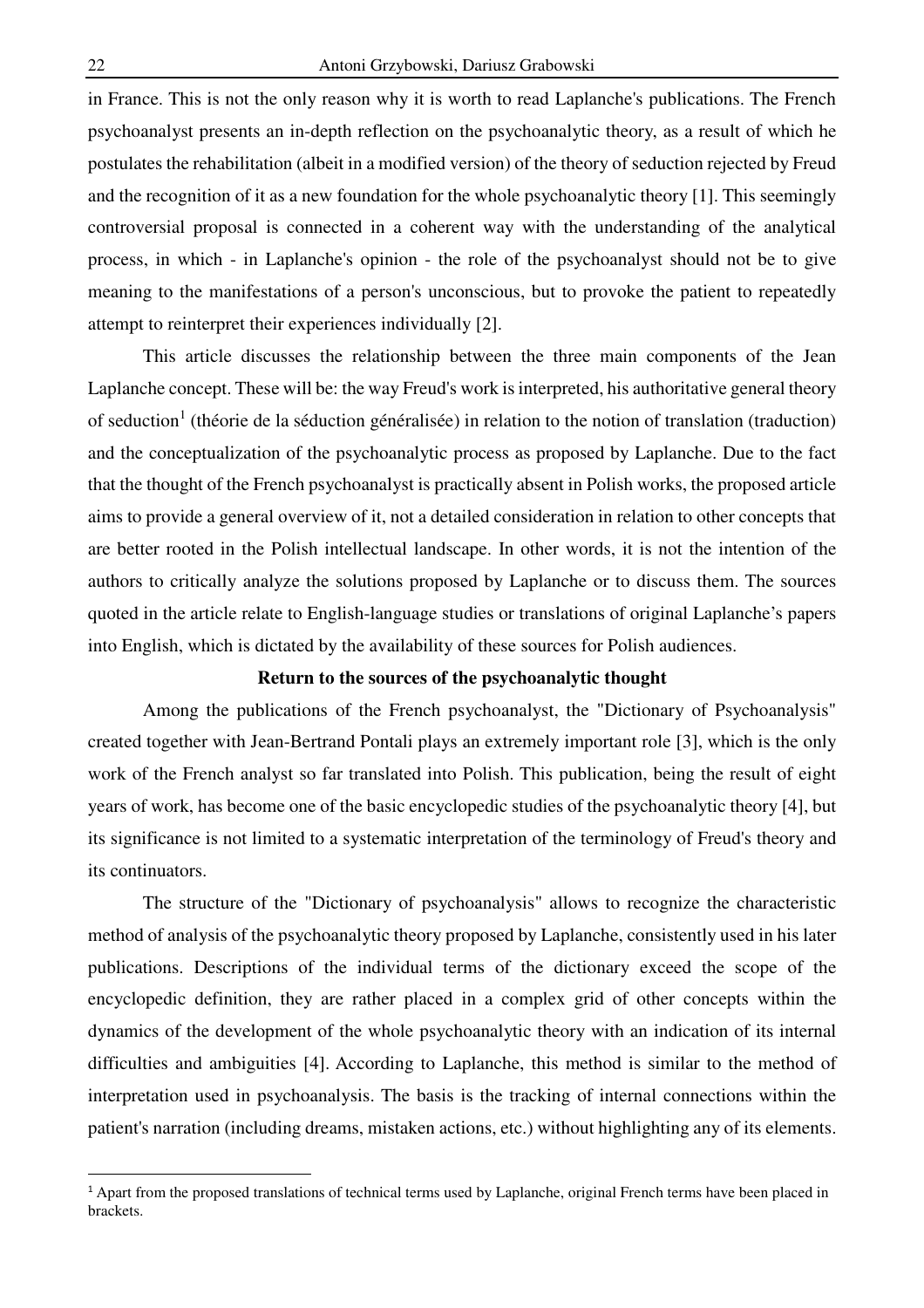The effect of such a work is the detection of the most basic, often hidden, threads of the analyzed material, to which other elements can be reduced. The use of this method of analysis in relation to Freud's work allowed Laplanche to discover a certain central difficulty within it, as which simplifying - the relationship of the unconscious to the first contacts of a child with his or her caretakers can be considered [5].

Freud [6] believed that the theory he created was one of the three great blows given by science to human self-worship. Copernicus undermined the belief of humanity that the Earth was the center of the universe. After him, Darwin and Wallace criticized the view of the unique position of the human being in nature, recognizing it as one of the many species of animals that have evolved through natural selection. In the end, the results of psychoanalytic studies were to show that even the "I" of human is not a master in its own home, because the human mind is influenced by powerful unconscious forces determining its actions. Following this Freudian course of reasoning, Laplanche [7] interprets psychoanalysis as a theory that revolutionary decentralizes human subjectivity to the unconscious.

 According to Freud, the unconscious should be considered as the source of all mental processes [8]. This claim seems to have a paradoxical character, because the unconscious appears to the self-aware "I" as a kind of "foreign body" [9], an intruder in the mental life, traditionally identified with conscious processes. Psychoanalysis, however, postulates that what happens in this unknown sphere, somewhat external to the consciousness, should be considered the key to understanding all mental processes.

 This - as Laplanche calls it - Copernican revolution was not, however, in his opinion brought to its logical end within the psychoanalysis itself. Freud's tendency to decentralize, recognized in his work, is accompanied by the opposite tendency of reintegration, a secondary centralization of the sphere of the unconscious and mental life in general. The clash of these two opposing ways of thinking about the unconscious, according to Laplanche, is one of the main tensions in the psychoanalytic theory that can be seen in the history of changes taking place within it [7]. As a turning point in the development of Freud's theory, the French psychoanalyst recognizes the moment of departure from understanding the etiology of neuroses in the so-called seduction theory to emphasize the pathogenic role of unconscious fantasies [10].

 The theory of seduction as the etiology of neuroses was born in the initial period of the scientific career of the creator of psychoanalysis. Freud, being heavily influenced by the traumatic model of Charcot's hysteria, and basing on clinical material derived from psychotherapy of hysterical patients conducted in 1895-1897, considered the experience of sexual trauma as the real cause of neurotic disorders [11]. In his opinion, the hysterical symptoms were to constitute a permanent effect of repelling out of consciousness certain sensations that could not be mentally worked out due to the excessive intensity of the affect which in this case took the form of bodily inertia. An in-depth study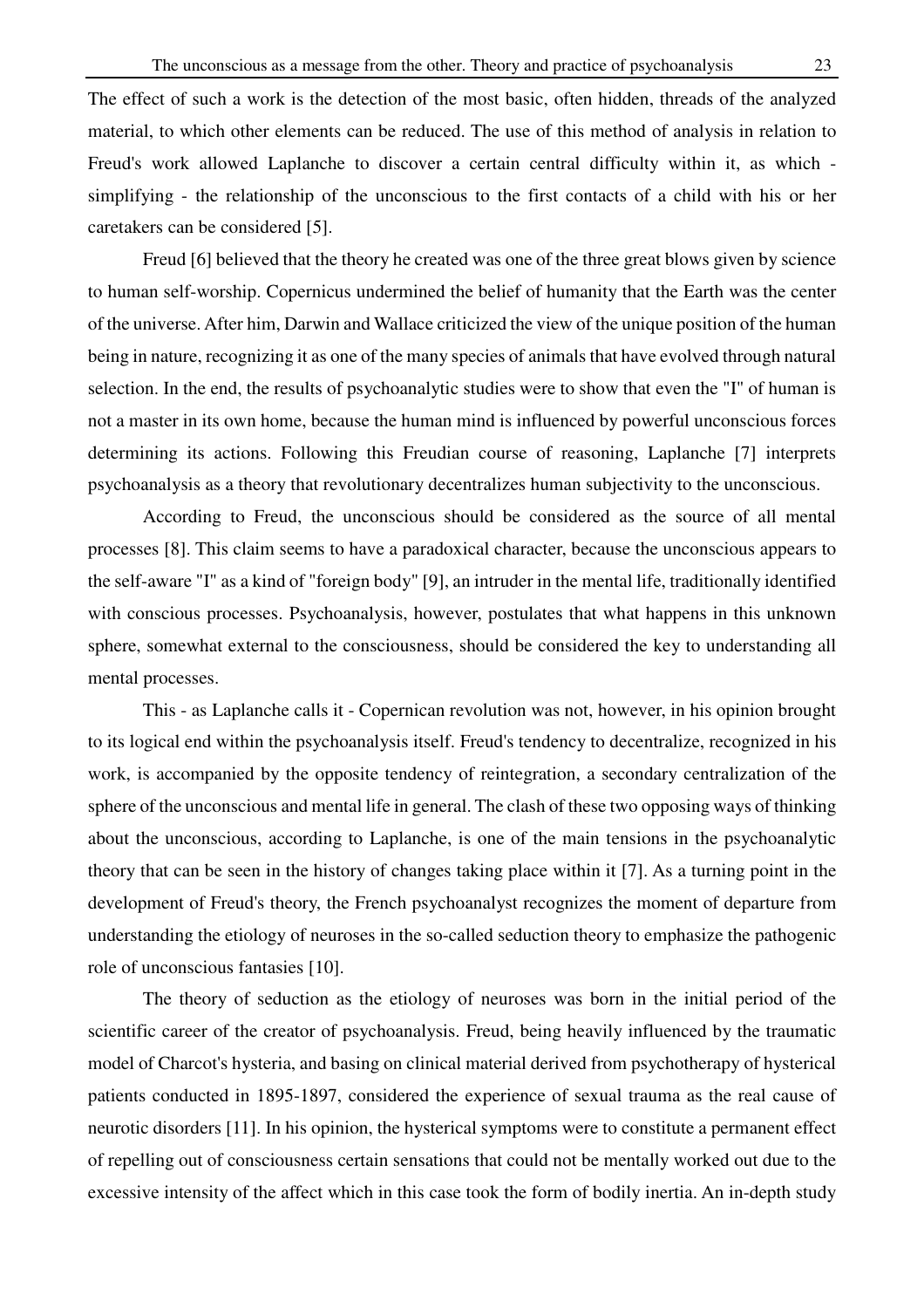aimed at identifying the most basic traumatic sensations important from the etiological perspective according to Freud showed that this basic factor was always early childhood experience of sexual abuse [12].

 This model assumed the etiological significance of an adult's interference in child sexuality, and its traumatic and pathogenic dimension was explained by the characteristics of this type of abuse. The actions of an adult who used his self-willed authority for his sexual gratification against a helpless child, which is completely unable to integrate feelings associated with abuse, must, according to Freud, leave numerous permanent traces in the psyche of such a used individual, which in time become a source of neurotic symptoms [12]. According to Laplanche [7], psychoanalytic decentralization of mental life in this phase of the development of Freud's theory assumed a close connection of the psychic otherness of the unconscious with the foreignness of the traumatic external interference for the child. The unconscious at this stage of the development of the psychoanalytic theory is thus understood as a reservoir of repressed, traumatic memories.

 However, the seduction theory seemed rather difficult to maintain due to the high prevalence of neurotic disorders, which would mean an unlikely frequent occurrence of sexual abuse of children. Freud decides, therefore, in 1897 to reject his controversial etiological model. There were probably more reasons for this decision. One of them could be the autoanalysis conducted at that time by the author of "Interpretation of Dreams", during which he began to appreciate the role that unconscious fantasies play in the mental life. Perhaps also the discovery of the phenomenon of transference, in which Josef Breuer's contribution is unquestioned, was not without significance. Freud's close friend and co-worker in the early 1880s led the therapy of Bertha Pappenheim, who began to show strong symptoms of hysteria when taking care of her dying father. The senior colleague shared with Freud reports about the state of health of the young patient and the progress in treatment using the method of releasing emotions in speaking. During one of the conversations, he confessed to him something that probably influenced the shape of the psychoanalytic theory, especially the concept of transference. One evening, when Breuer was called to the patient, she complained of severe abdominal pain caused by an imaginary pregnancy, of which he was supposed to be the alleged perpetrator [11].

 Identifying transference, which played such an important role in the further development of psychoanalysis, could be another motive for Freud to abandon the theory of seduction for the concept of innate drives. If during the therapy the patient actively reproduces a sexual scenario, his completely passive role in the original situation of seduction is questioned.

 Laplanche admits that the Freudian theory of infantile sexuality is a definite advance in the theory of seduction. He notes, however, that reducing the significance of the external interference of an adult into the child's psychological life in favor of a model stressing the role of libido, results in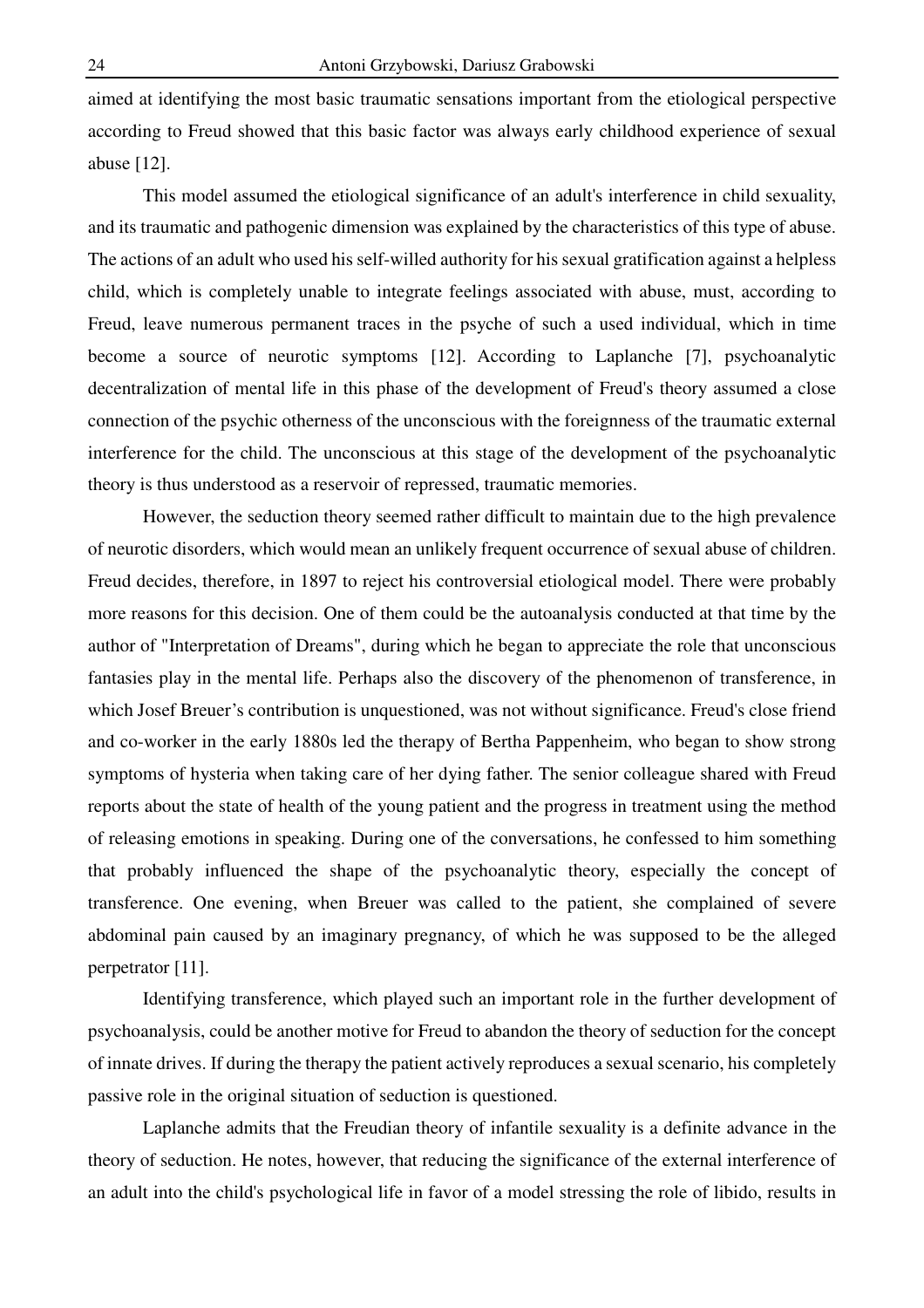some new theoretical problems that Freud has never fully solved. Along with the rejection of the theory of seduction comes a secondary centralization of mental life, and while the claim of the determining role of the unconscious still remains crucial to psychoanalytic theory, it begins to be conceptualized in a solipsistic manner. When Freud has stopped accepting that the contents of the unconscious come from a traumatic encounter with the sexuality of another person, he was forced to search for their source within the individual and, as a result, he identifies the unconscious with the sphere of primary biological drives<sup>2</sup> [13].

 The model coming out of such assumptions must face the difficulty of explaining the genesis and forms that the Oedipus complex and unconscious fantasies take, and which in this theoretical framework would have to be endogenous. Freud tries to solve this problem by referring to the nineteenth-century theory of repeating phases of phylogenetic development in ontogenesis, the fullest of which can be found in his "Totem and taboo" [14] and "Beyond the Pleasure Principle" [15]. According to the creator of psychoanalysis, men in the process of their individual development recreate the history of the whole species. Hypothetically, in the period of human prehistory, the rivalry of offspring with the ruling father of the primitive horde was supposed to happen, which according to Freud is the equivalent of the Oedipus complex experienced by an individual.

 According to Laplanche, however, these concepts become problematic due to their poor correspondence with contemporary knowledge in the field of biology, constituting a certain speculative pseudobiology rather than a full-fledged scientific conception. The recipe for this difficulty may be an attempt to develop a theory of the genesis of the unconscious' content in relation to the external interference of another human being. This would allow going beyond the limits of the seduction theory, while retaining some aspects of its explicative potential. To this end, Laplanche postulates the transition from the "special"<sup>3</sup> theory of seduction created by Freud to his proprietary general theory of seduction, which is to constitute a non-biological matrix of psychoanalytic thinking, focused on the relationship of the child with its first caregivers [16].

### **The general theory of seduction and the fundamental anthropological situation**

 Laplanche notes that Freud has made a mistake by underestimating the universality of his discovery. The original seduction would, according to the French psychoanalyst, be not only a domain

l

<sup>&</sup>lt;sup>2</sup>It seems that this way of reconstructing Freud's theory by Laplanche is, in a sense, a simplification, because with the development of his theory, the creator of psychoanalysis did not completely abandon the etiological significance of traumatic experiences in relation to the formation of neurotic disorders. In Freud's mature theory, they constitute one of the factors responsible for the creation of neurosis apart from the constitutive aspects of child sexuality and the refusal to fulfill wishes in reality. It is also worth adding here that, according to Freud, the mental apparatus, apart from traumatic and drive factors, is also influenced by internalized cultural contents [6].

<sup>&</sup>lt;sup>3</sup> This kind of transformation of the psychoanalytic theory Laplanche understands by analogy to the transition from the theory of special to general relativity, which took place at the beginning of the 20th century in physics [16]. Hence the decision to translate Laplanche's *théorie de la séduction généralisée* as «general theory of seduction» instead of the literal translation into a «generalized theory of seduction».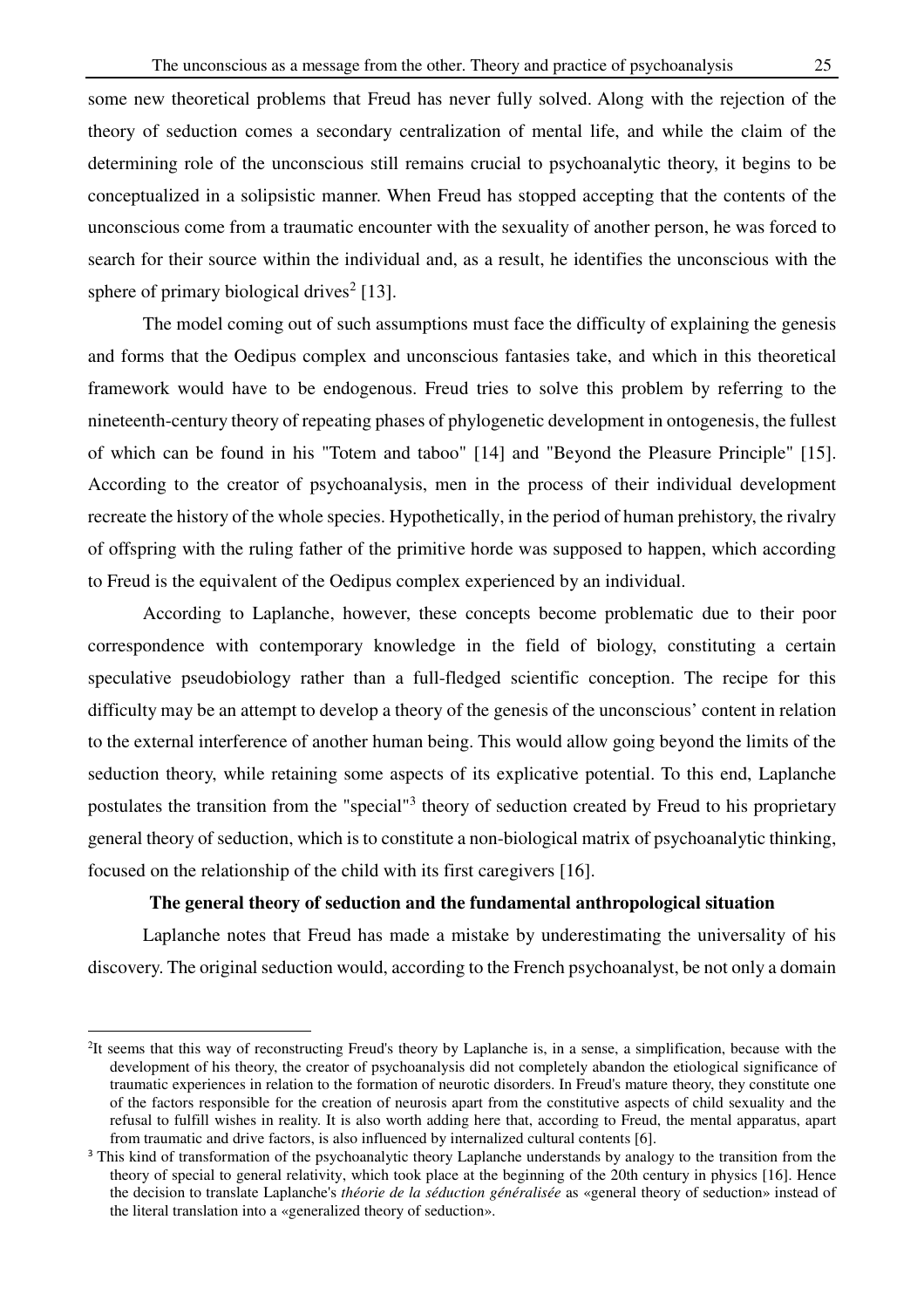of psychopathology but rather would determine the basic situation in which every human being finds themselves at the beginning of their life. Freud initially believed that the origin of neurosis is sexual abuse of a vulnerable child by a demoralized adult. Laplanche postulates to extend the definition of seduction so that it includes completely normal and even necessary activities that an adult person performs in relation to a little child that is completely dependent on their caring.

 Seduction understood in such a way establishes a fundamental anthropological situation (la situation anthropologique fondamentale) - the situation of an asymmetrical relationship with the first caregiver, which is typical for every human being [10]. A child coming into the world is completely unprepared for an independent living - biology has equipped it with basic self-preservation instincts, but they can only ensure survival if the child's caregiver provides him / her with protection. In addition to participating in meeting his / her basic biological needs, the child's carer also acts as its first guide in the world. Both functions involve the transmission of a huge number of messages - verbal and nonverbal - to the child, which must be read and understood by it. As a rule, this is not a problem and the child learns to recognize the meaning of the message coming from its caregiver very quickly. However, because the participation of both sides of this relationship is not symmetrical (the infant is primarily a passive recipient and has no influence on what the adult communicates to him/her), it is inevitable that parts of the message will not be absorbed. Those parts are a kind of noise, an excess, an unreachable surplus contained in the message.

 According to Laplanche, the area in which the unreasonable excess is heard is sexuality. It should also be borne in mind that in this context, it is itself a kind of surplus contained in the activities that make up the ordinary care of a child. According to the French psychoanalyst's concept, children are not biologically prepared to understand sexual content in messages from an adult. Selfpreservation instincts allow them to establish a relationship with the caregiver and respond to his messages at the level of adaptation and emotional attachment, but they are not suitable for translating what comes from the level of sexuality [17]. An example often mentioned by Laplanche is breastfeeding [7]. Freud devoted a lot of attention to the oral satisfaction of a baby's sucking its mother's breast, but according to Laplanche, what he did not pay attention to is what role this part of the body plays in the sexual life of a mature woman. The breast is not only an organ used for feeding children but also a particularly erogenous place. When feeding from this place, there are signs of excitement that the child sees but does not understand.

 Of course, the described activity is absolutely natural, and even necessary - a woman is not meant to get sexual satisfaction from breastfeeding. Here, the difference between the Freudian special and Laplanche's - general theory of seduction is clearly visible. Where Freud saw a deliberate act of an adult, Laplanche sees an unconscious action. In addition, Laplanche's theory copes well with the rather obvious argument that not every child is sexually abused or even breastfed. It is not a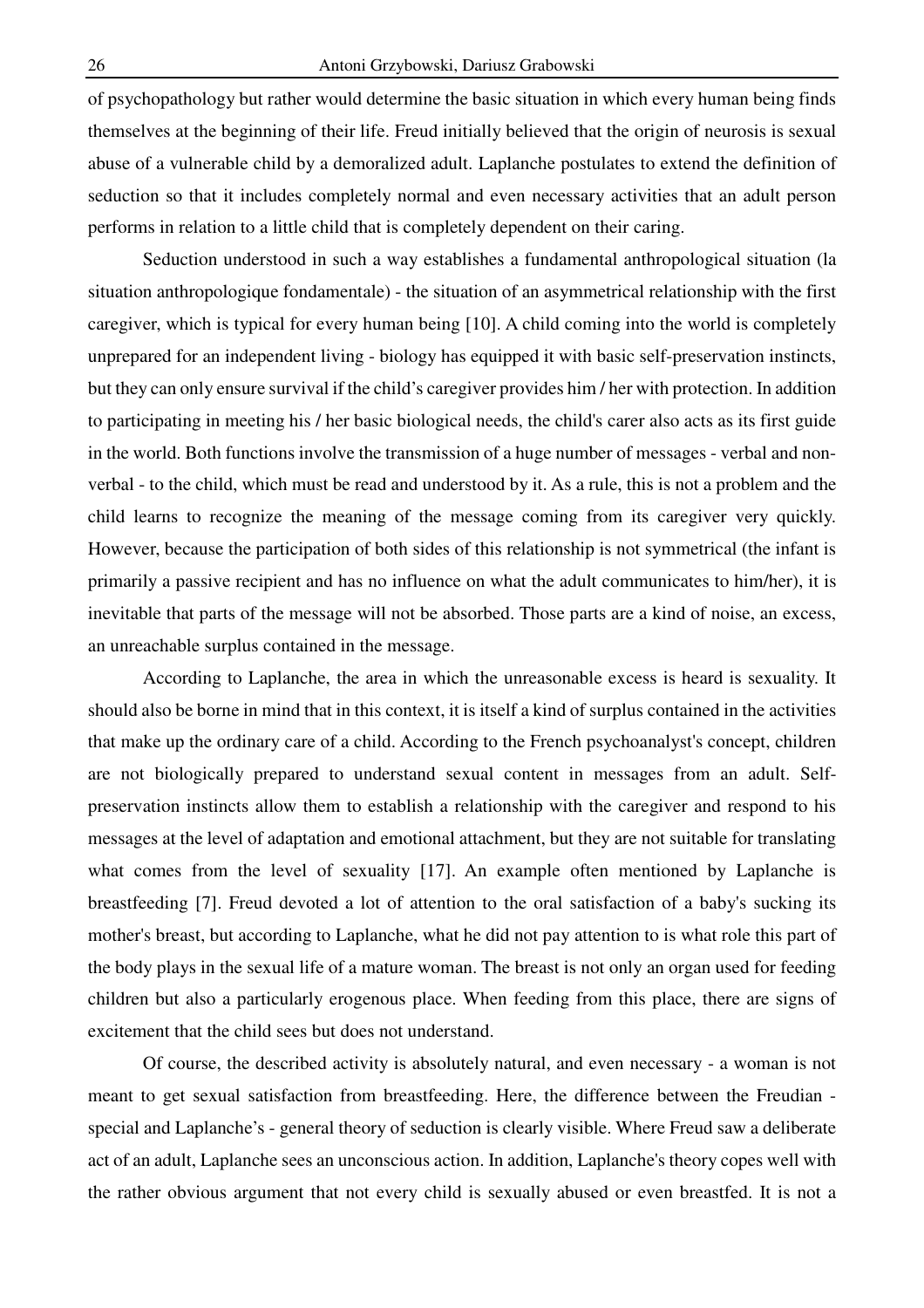specific, selected situation, as described above. Also, all other basic treatments that need to be subjected to an infant, including bottle feeding, may contain an excess that is incomprehensible to the child, because they involve the intervention of an adult who is not completely understandable for the child. What the adult does not even notice and not understand at the same time, is the sexual stimulation associated with the repressed libidinal desires that the child is awakening in him as a participant of bodily interaction. In other words, the excess, which carries the message sent by the caregiver in the form of all kinds of activities, including verbal ones, is also enigmatic for the sender himself, because it comes from his unconscious.

 This is a key moment in Laplanche's theory. The French psychoanalyst claims that the unconscious is not innate, nor is it conditioned more biologically but in a sense passed on by another person - the Other who, by interfering with the child's body and psyche, gives him an enigmatic message. This point clearly reveals a strong relationship between the concept of the French psychoanalyst and the reinterpretation of Freud's theory proposed by Jaques Lacan, of whom Laplanche was once a student and patient [4]. While creating his theory, the latter probably profusely drew inspiration from the seminary teaching of the former master, but nowhere is this visible as clearly as on the basis of the way of understanding the unconscious.

 One of the foundations of Lacan's theory is the attempt to conceptualize the unconscious sphere using the tools offered by the structuralistic theory of the language. According to Lacan, the unconscious in itself is structured like speech and has the logic of its own action, not resembling a biological instinct. Lacan defines the unconscious as the "discourse of the Other" (an abstract speech system) that the child assimilates by learning to use speech in relation to his primary caregivers [18]. The theory of the enigmatic parental message constituting the unconscious seems to be very close to these Lacanian concepts.

 As Laplanche points out, it is not that the unconscious of a child is simply a replicated unconscious of its mother or another caregiver [19]. This is, firstly, due to the enigmatic nature of the message and, secondly, to the next key issue for the theory of general seduction, which concerns the concept of translation.

 In a letter to Wilhelm Fliess, from December 6, 1896, Freud outlines the concept of the psyche consisting of accumulating memory traces from successive periods of life. Psychic material would be subjected to change and rewriting in different periods of life. Between such "epochs" of life, it would have to be translated, which - in the case of neurosis - would not have been fully successful. The conclusion of Freud is: "Failure of translation - this is what is known clinically as "repression" [20, p. 208].

 Laplanche uses this definition of repression and makes it the foundation of his theory. What he thinks a child translates, however, is the message from the Other, which a person tries to understand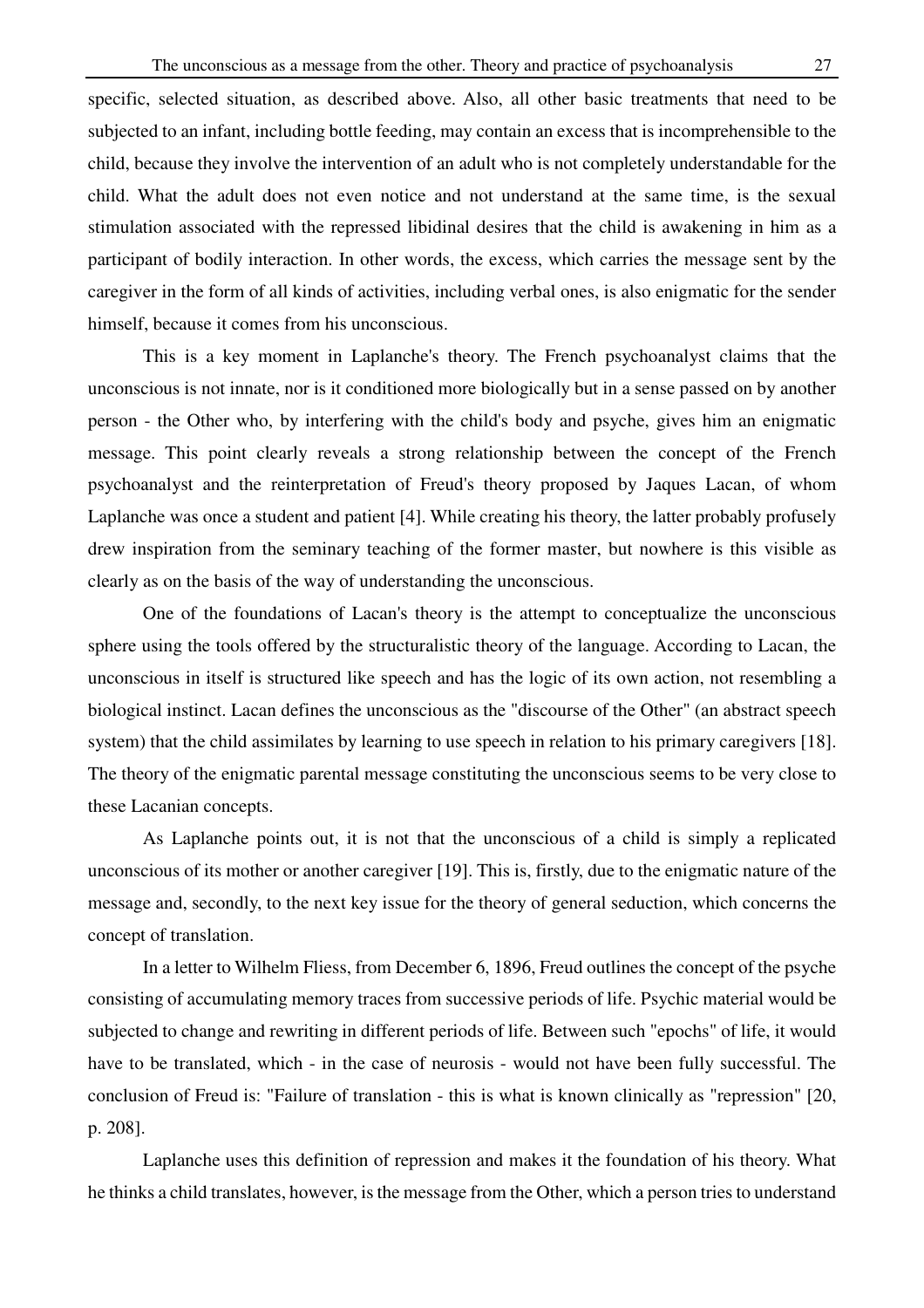and assimilate from the earliest age of their life. Interference, which includes the enigma associated with repressed sexuality - a specific noise accompanying the message, arouses the question in the child: "what does she / he want from me?" To be able to answer it, the child tries to translate the message from the Other, using available representations, fantasies or "infantile sexual theories." However, there is always some untranslated rest, "à traduire", as Laplanche writes, which can be understood as: something still to be translated [21].

 The repression, through its close connection with the process of translation, is on the side of the child, who is trying to translate and understand the message from the Other and takes an active part in creating his unconscious. The part of the message that can be translated does not become unconscious [19]. Thus, the process in question has two dimensions: firstly, the dimension of translation, thanks to which the child within its abilities manages to make an understandable, conceivable version of what affects it in the asymmetric relationship with the caregiver, and secondly, the dimension of displacement, in which everything that can not be translated remains as an incomprehensible rest, obtrusively demanding a translation. These two dimensions are reflected in the division of the psyche into two areas. The first of them, arising from what has been translated and characterized by progressive integration, forms the core of the "I" (ego). The second one, establishing the unconscious, includes an untranslated remnant, the source of which is the repressed sexuality that comes from the Other [13].

 According to Laplanche, men are characterized by passivity towards the unconscious. The source of this passivity is the attitude a child has taken in the primary asymmetrical relationship with the adult and the sexual enigmatic excess in the message from him. This is the consequence of the connection between the primary relationship of the external Other, called by Laplanche the fundamental anthropological situation, and the inner Other, which is the unconscious. The French psychoanalyst, to further emphasize this relationship, refers to the terms used by Freud: "der Andere" and "das Andere". The first means the Other as another person, the second - the Other as another thing. So we have to do with the two meanings of the word "other" that are related to each other: the other person who the enigmatic message comes from and the other thing that is the remnant of this message [19].

 Laplanche calls non-translated relics of a message from an adult Other the source objects, thus referring to the genesis of the drive. The psychoanalyst postulates to definitely separate the drive (Trieb) from the sphere of biology. In his opinion, "the human sex drive is not originally biological, even if it becomes so in the later genital phase" [16]. This is a reference to the Freudian concept of the stages of sexual development. What Laplanche pays special attention to, however, is the postulate of Freud from "Three Essays on the Theory of Sexuality", which distracts human sexuality from biologically determined, instinctive patterns. This involves a terminological distinction in which the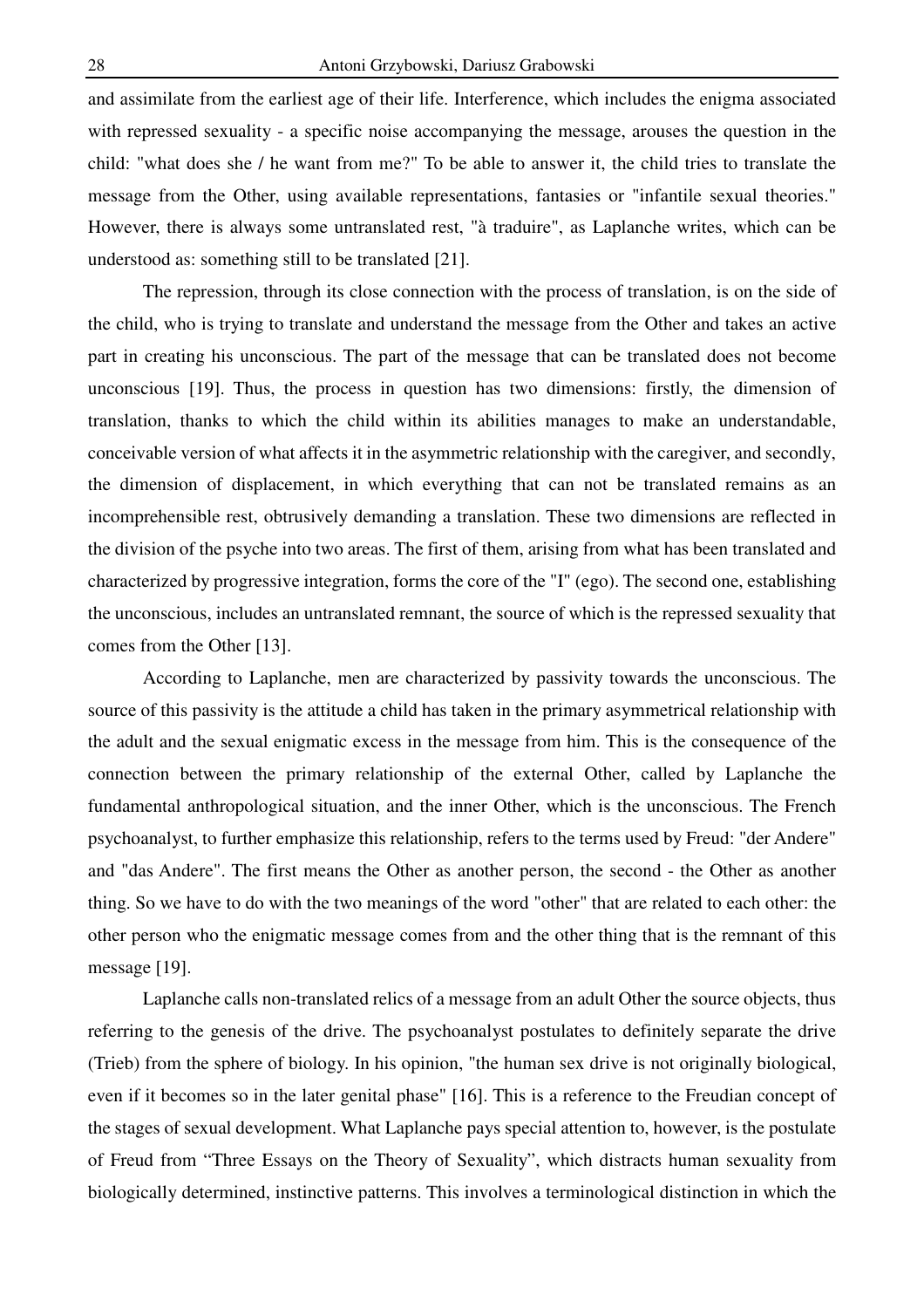author of the concept of general seduction again refers to the writings of Freud. He notes that the creator of psychoanalysis uses two notions: "Trieb" and "Instinkt", the latter referring to characteristic behavioral patterns of animals, biologically programmed to achieve specific goals enabling survival (including reproduction) [16]. The Polish translation into "drive" and "instinct" allows to preserve the meaning of the original terms, but it happens that these terms are incorrectly identified with each other. The drive, as it is presented in the first two parts of "Three Essays on the Theory of Sexuality", has no predetermined object or sole purpose, it is plastic and can be subject to aberrations [22].

 According to Laplanche, the drive is not innate but has its origin in source objects. To outline this, the French psychoanalyst presents his version of the Freudian concept of the primary repression. According to him, it consists of two phases: the first one, passive, consists in the implementation of enigmatic representations, which are not yet supplanted but are already in some way saved. Their specifics could be defined in such a way that they are "dormant", both internal and external, or put differently, according to the term taken from Freud, sexual-pre-sexual. The second phase of repression involves the updating or reactivation of these representations, thereby gaining the intrusive, threatening character, which forces a child to try to assimilate them into what is known and understandable. This task is to be applied to the already mentioned and broadly described by Freud infantile sexual theories, with the help of which the child tries to symbolize and theorize dangerous and traumatic content. However, since the child suffers a partial failure in these attempts, the threatening representations are repressed, becoming representations of things (représentations de chose), representations as psychic things or similar-type representations (représentation-choses). In this state they are deprived of a context in which they could have a meaning, they do not longer serve communication and are isolated in what Freud called "das Es" (id) [23].

 Laplanche writes: "The drive is therefore neither a mythical entity, nor a biological force, nor a borderline concept. It is the impact on the individual and on the ego (le moi) of the constant internal stimulation exercised by the repressed thing-(re)presentations, which one can designate as objectsources of the drive." [23, p. 191].

# **The psychoanalytic method**

 Jean Laplanche's thought is based on a close relationship between psychoanalytic theory and practice. Describing and analyzing the scientific achievements of Freud, Laplanche pays special attention to the innovation of the psychoanalytic method, based on the situation of the patient's meeting with the analyst. This meeting is accompanied by certain rules, among which the rule of establishing a method of free associations as the basic principle of psychoanalytic treatment is coming to the fore [3]. The basic rule (Grundregel) as Freud called it, means the recommendation that the patient talks about everything that comes to his mind. This allows the appearance of free associations, partly free from the yoke of resistance against saying things that have not been deliberately selected.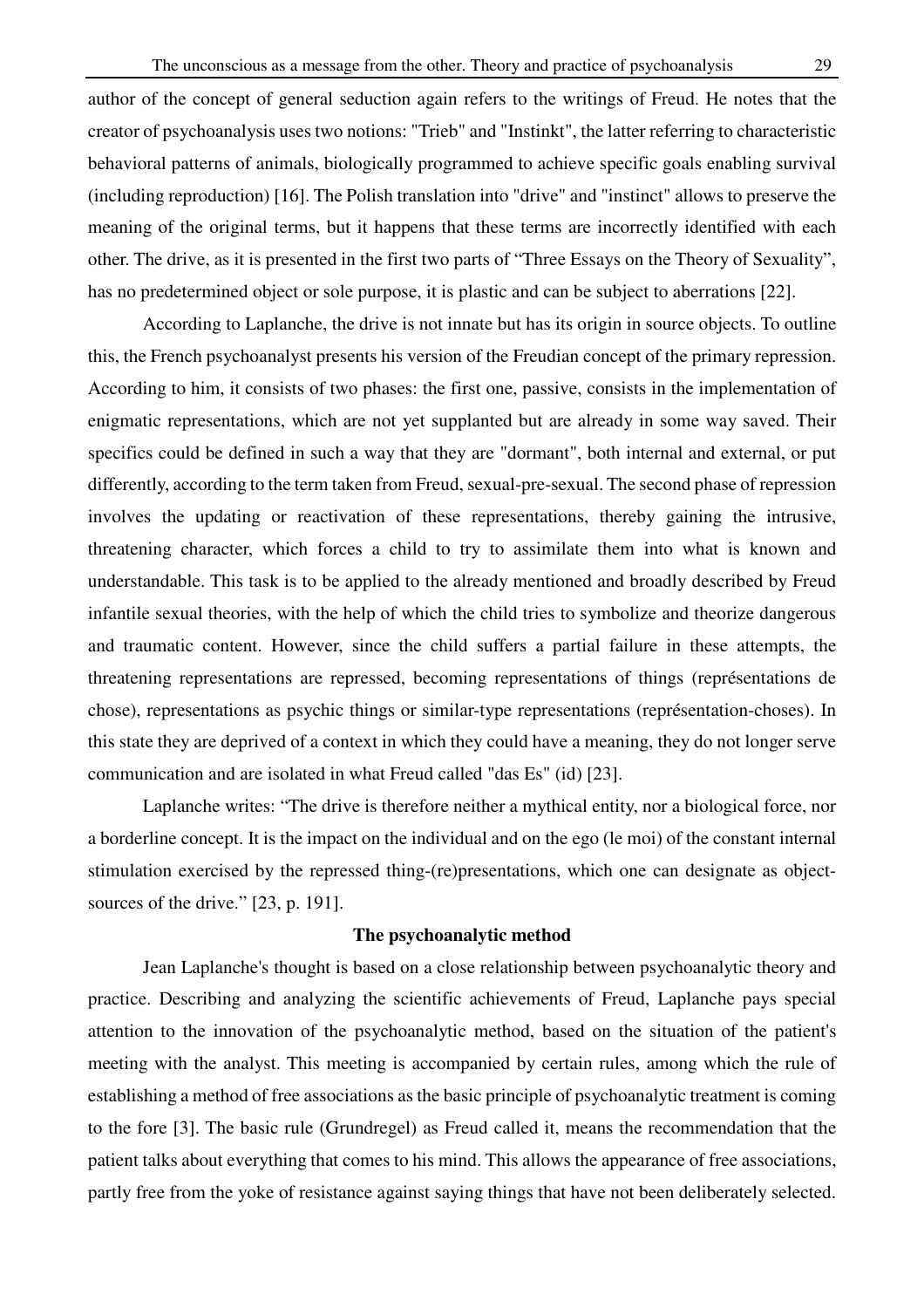The psychoanalyst, however, is obliged to remain neutral and listen with equal care to everything the patient is talking about.

 Laplanche finds the key assumptions of the whole psychoanalysis in Freud's rules setting the situation of the meeting in the analyst's office, which prompts him to develop his own concept based on the observations made on this ground<sup>4</sup> [13]. The key thesis of Laplanche concerning psychoanalytic treatment is: the analysis makes it possible to recreate the fundamental anthropological situation. So starting from Freudian conclusions, he develops his own concept of the psychoanalytic method, the basis of which is his general theory of seduction. In this sense, the French psychoanalyst proposes to reinterpret and revise the therapy technique described by Freud.

 In his opinion, the analytic situation is characterized by a combination of transference and analysis understood as deconstruction, breaking the material into separate elements that are to be interpreted [24]. The key concept that determines the attitude of the analyst is the Freudian Versagung - refusal (in the literature there is mainly a translation of the term into the word "frustration", but in these circumstances, the term "refusal" seems more appropriate) [3]. Refusal concerns both the ordinary needs and demands of the patient, as well as the field of knowledge of the analyst [10]. To illustrate this, Laplanche recalls a well-known principle by Jacques Lacan, according to which the key to the situation of psychoanalysis is to convince the patient that the analyst is in the possession of some relevant knowledge. In reality, however, it is the analyst's task to not only deny to share his knowledge with the patient but also to deny this knowledge to himself [16].

 The second type of refusal involves not engaging in everyday matters, refraining from giving practical advice or setting goals for the patient. This is to enable the isolation of the realm of prosaic needs and of adaptation to the challenges of everyday life from what Laplanche defines as the field of sexuality, libido [16]. Also other rules for analytical sessions are designed to establish a specific area of analysis, separate from the rest of the world. In addition to the fundamental principle of free associations and the already mentioned refusal, it can also include such conventions as the regularity of meetings, the prescribed duration, and the due fee. Also the position of the patient lying on the couch and the analyst seated behind him plays an important role, limiting the field of analysis exclusively to speaking [10]. All this, according to Laplanche, is to designate a space of analysis that is organized to facilitate the manifestation of the unconscious.

The French psychoanalyst rejects the division into the realm of fantasy and reality, according

 $\overline{a}$ 

<sup>&</sup>lt;sup>4</sup>It is worth mentioning here that the psychoanalytic method developed by Laplanche concerns first of all the therapies of non-psychotic people, irrespective of the intensity of symptoms and their suffering. Laplanche, following Lacan, distinguishes three basic personality structures: neurosis, perversion and psychosis. The concept of the latter and the possibility of undergoing their psychoanalytic therapy from the perspective of Laplanche's theory would require a detailed, separate study, which goes far beyond the scope of this article, the aim of which it is to introduce the theory of the French psychoanalyst.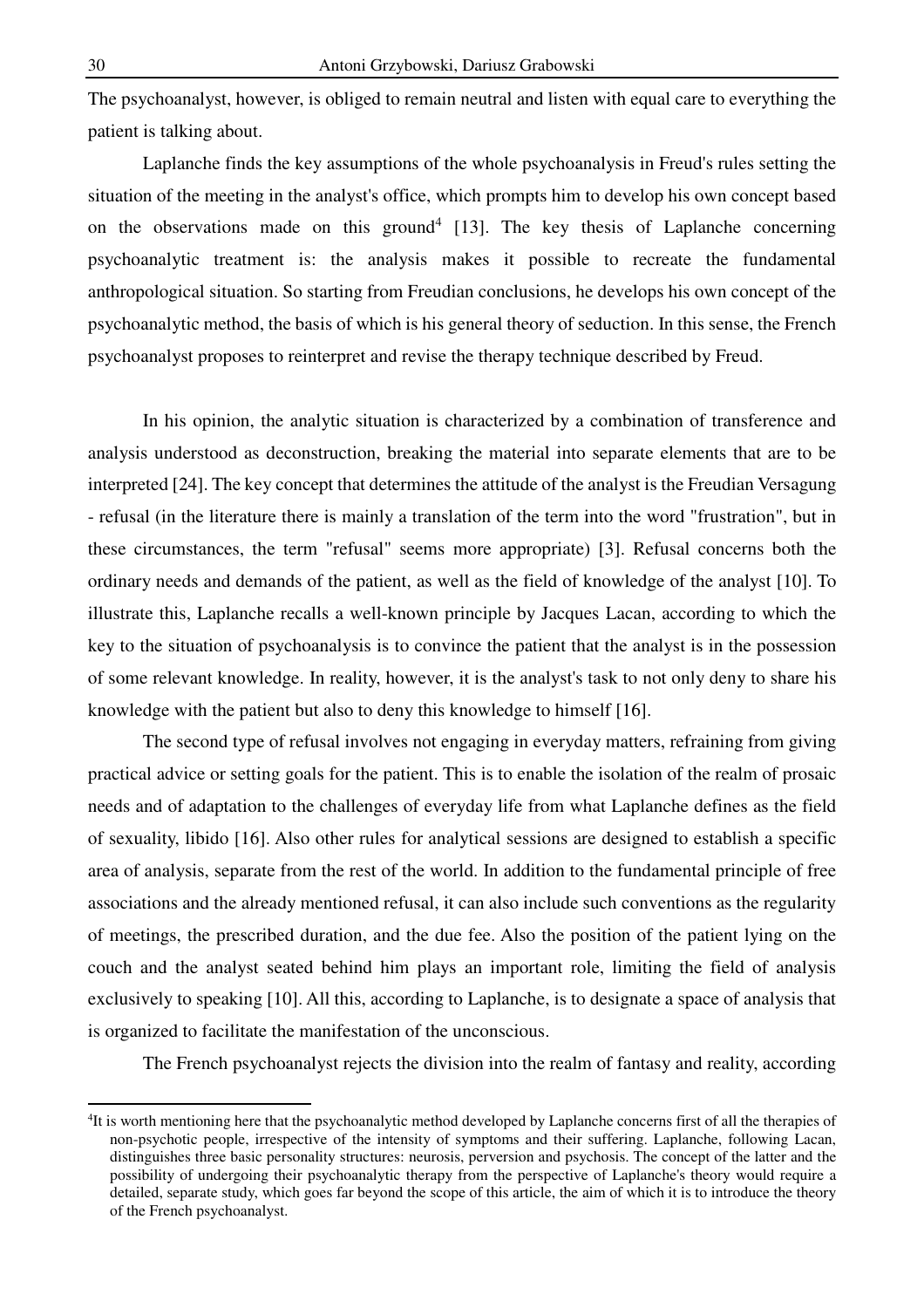to which psychoanalysis would rule in a conflict between them, prompting the patient to recognize the former's falsehood and adaptation to the other. His role is to enable the repetition of the situation of original seduction with the distinction of sexuality induced by the adult carer and what Freud calles Selbsterhaltungstriebe: the self-preservation instinct [10].

 The author of the general theory of seduction writes: "I do think it is essential to keep in mind the asymmetry of the adult–child relation when it comes to thinking about the therapeutic situation. Therapeutic asymmetry, which was introduced by Freud's creation of the analytic situation, is the transposition and guarantor of the asymmetry of the adult–child relationship. Freud's genius was to invent the therapeutic situation and analytic neutrality. He developed this profoundly asymmetrical situation at the same time as he developed the theory of seduction. He then abandoned the theory that went hand in hand with the therapeutic situation. It is a very common consequence of the analytic set that the therapist may become the source of enigma. The enigma itself is seduction, and is at the same time the mainspring of understanding—the very mainspring of progress, one could say." [17, p. 712].

 Key to the French psychoanalyst's theory assumption, already referred in the context of the fundamental anthropological situation, is that the message is not only enigmatic due to the fact that the recipient is unable to fully understand it - incomplete understanding lies also on the side of the sender. It is this part of the message coming from the Other, incomprehensible and alien to him, which induces the unconscious - internal difference - in the addressee. In the fundamental anthropological situation, this is every child receiving messages from an adult.

 The French psychoanalyst sees a necessary condition of psychoanalysis and even a permanent human disposition resulting from the fundamental anthropological situation and confrontation with enigma in transference. He distinguishes two types of transference: full / filled and empty / hollow (transfert en plein, transfert en creux) [21]. Both are just as necessary and none of them is more or less desirable than the other. The first relates to what Freud himself understood, especially at an early stage of development of his theory. It is a form of repeating childhood types of behaviors, relationships, and ideas. The second one does not apply to ready-made forms or types of actions but to the relationship that originally occurred between the child and the adult caregiver. The relationship between the patient and the analyst, established through transference, reproduces the enigmatic character of that original relationship, leaving space for new interpretations [25].

 The area of full transference is the place of the proper analysis: breaking the patient-created structures into smaller, separate elements, which are then subject to interpretation. This means that, in line with the method of free associations, the patient says everything that comes to his mind, either in connection with some previously raised topic or spontaneously. The material obtained in this way is subject to reduction to individual components, in which the interpretations of the analyst are helpful. According to Laplanche, the word "interpretation" does not fully reflect the sense used by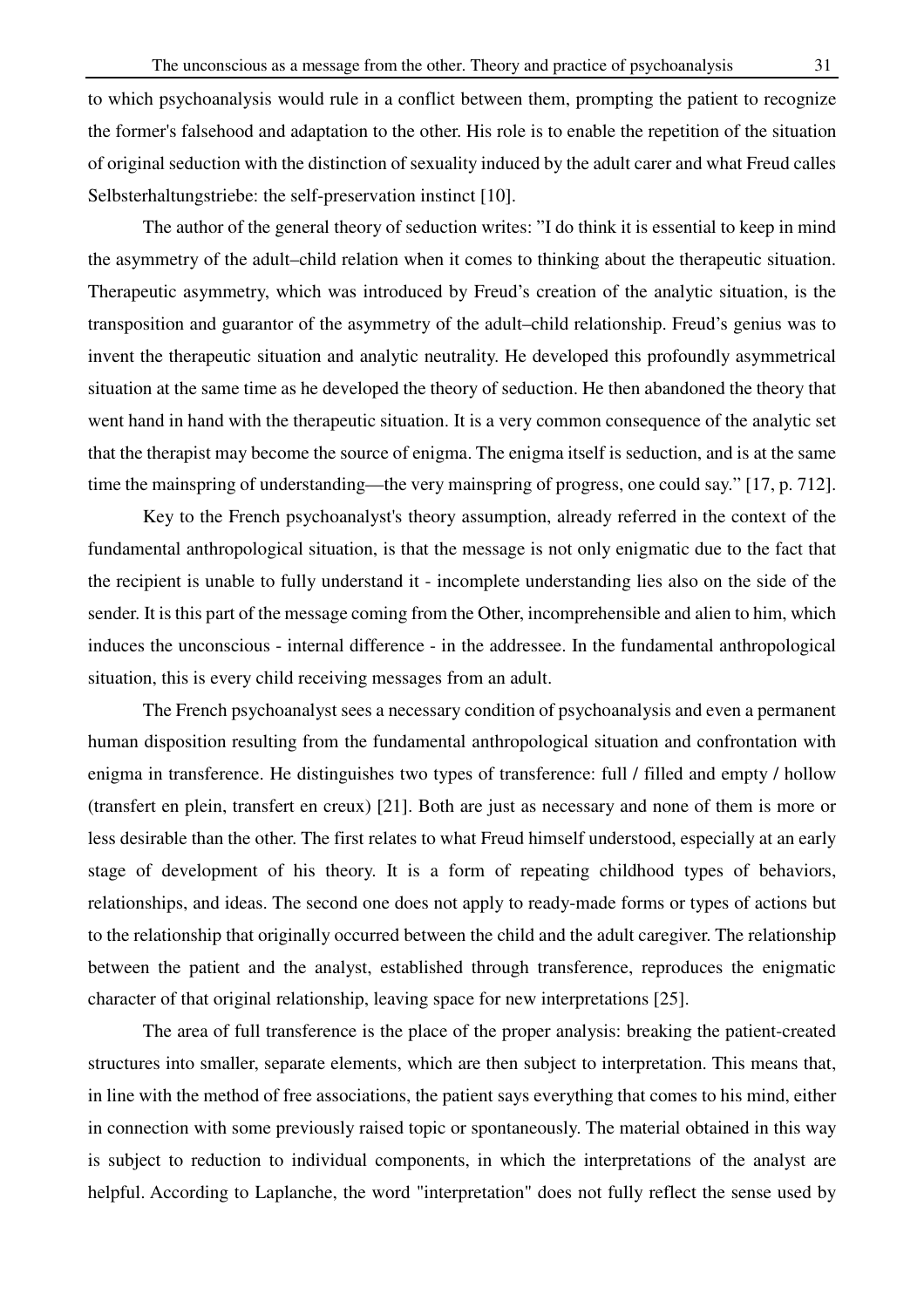Freud "deuten", "Deutung": "deuten auf" means pointing with your finger or sight [24]. Therefore, the analyst is not going to give the patient any ready-made explanations or substitute for some meanings with others but opens the possibility for him to independently create new constructions based on the components obtained from breaking up the old ones. Like Freud [26], Laplanche believes that the desire to synthesize, to bind together, is a typical human characteristic that allows the patient to make a new translation in the area the analysis has opened for him.

 The psychoanalytic session is to become the domain of the fundamental anthropological situation in which the unconscious has been induced in the mental life of every human being. Thanks to the repetition of the asymmetrical childhood relationship, the enigma, which was originally on the side of the parent / caregiver, in the situation of the analysis is assigned to the analyst by the adult patient. The speech, which the patient addresses to the analyst, contains the things that are incomprehensible to him. The analyst, though he is set up in a place that was originally looked after by a carer, does not give the patient any information. Thus, he acts as a kind of mirror in which the message coming from the patient is reflected together with the foreign, coming from the Other, who was originally the emissary of the enigmatic message. Thanks to this, the patient can reinterpret the incomprehensible and thus make new translations. Enigma, on the one hand, induces internal strangeness, on the other hand, it allows to reformulate fixed ideas or, in other words, to repeat a translation [2].

 This way of understanding the analytical process allows Laplanche to talk about psychoanalysis as a kind of "anti-hermeneutics" [2]. In consequence, he opposes the reading of the Freudian method proposed by Paul Ricœur [27] as a kind of hermeneutics, the art of interpretation. Laplanche's criticism of identifying psychoanalysis with the hermeneutic method assumes that the latter is always based on some form of pre-understanding and requires the use of a ready set of assumptions. They serve as a code enabling the formulation of synthesizing, meaningful interpretations by a psychoanalyst who, according to Laplanche, should rather allow the patient to confront the enigma of the original message. Thus, the criticism of Laplanche seems to go beyond a purely philosophical debate regarding the status of Freud's theory, also affecting a certain way of capturing psychoanalytic practice, which psychoanalysts often succumb to, including its creator himself. Psychoanalysis is often equated with interpreting the unconscious so that the contents contained in it can become available to consciousness. In other words, it would be to replace one psychic content with another, according to a certain interpretative key. In this understanding of psychoanalysis, the question of symbolism is important: certain representations are raised to the rank of universal symbols to indicate unconscious conflicts or complexes. The analyst recognizes them and interprets them, which he then presents to the patient. In an analogous way, Laplanche seems to interpret contemporary methods of analytical interventions based on the countertransference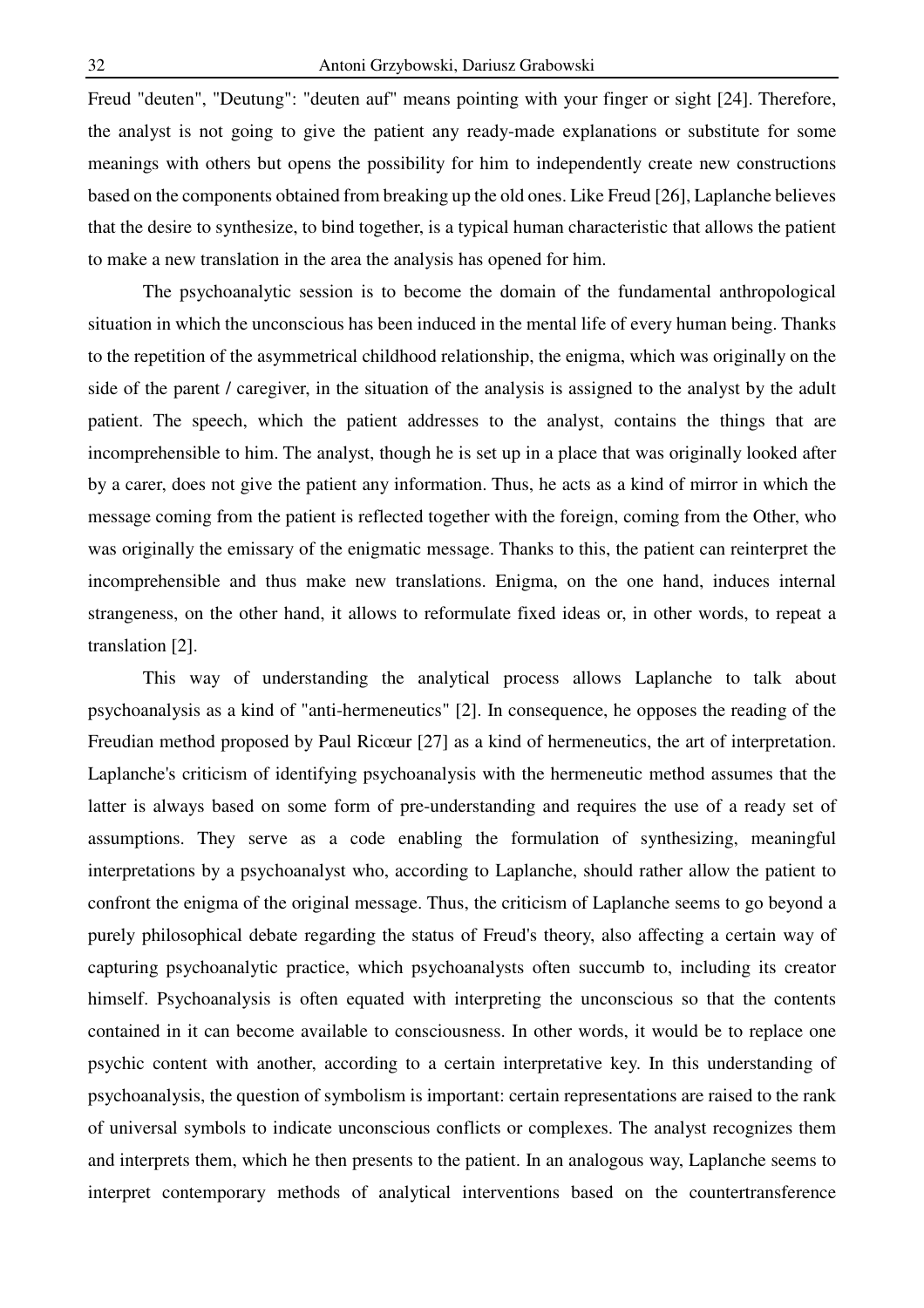experienced by a psychoanalyst, which in this case becomes the key allowing to give psychological content new meaning resulting from the psychoanalytic interpretation<sup>5</sup> [16].

 Meanwhile - according to Laplanche - the psychoanalytic method is based primarily on free association and deconstruction. These two elements, which can, in fact, be given a common denominator of "analysis", serve something completely different than offering the patient ready-made meanings. As a model example of the application of this psychoanalytic method in its proper form, Laplanche gives Freud's explanation of the dream of Irma's injection in "Die Traumdeutung" [28]. The creator of psychoanalysis carried out the deconstruction of his own dream, using free associations. At the end, however, he did not offer any synthesis in the area of the obtained material - this was supposed to happen spontaneously and without the participation of a psychoanalytic method.

 Over time, Freud, followed by other psychoanalysts, began to pay more and more attention to the typical symbols appearing in dreams and universal meanings to which they would refer. According to Laplanche, it is not even necessary to go this way as far as Jung to get away from the proper understanding of the psychoanalytic method. If one code is set in place of another, a new meaning proposed instead of the old one – there will always be a re-synthesis of the material, which is to be subjected to analysis only and subsequently synthesized by the patient himself. According to this approach, every human being is a hermeneut who constantly interprets himself. The psychoanalyst, whose task it is to adopt the attitude of refusal of knowledge, has to prevent any theory (including the psychoanalytic theory) from being an obstacle to his own interpretations (translations) [2].

 In consequence, from Laplanche's perspective, the question of the role of the theory within psychoanalysis seems inevitable. Laplanche is far from rejecting it - on the contrary, as has been shown earlier - his view of psychoanalytic treatment largely concerns theoretical solutions. According to the French thinker, the psychoanalytic theory, like other theories, was constructed as an attempt to explain the experience. In this case, it is about the experience of therapy. The theory that Freud started to develop was to allow the understanding of the reasons why patients behave in a particular way under specific influences. The so-called metapsychology, which is the fruit of these efforts, describes the mechanism of repression, genesis of the unconscious, its nature and manifestations. At this point, Laplanche also places his general theory of seduction. In this sense, the psychoanalytic theory allows to conceptualize the mechanics of the psychoanalytic process understood as the reconstruction of the enigma of the original anthropological situation but it is not a hermeneutic key to the interpretation of the specific meanings of the patient's narrative. At the same time, the same theory obliges the

 $\overline{a}$ 

<sup>&</sup>lt;sup>5</sup>This does not mean, of course, that Laplanche rejects the existence of the phenomenon of countertransference but like Freud, he treats it rather as an obstacle in the way of psychoanalytic therapy.